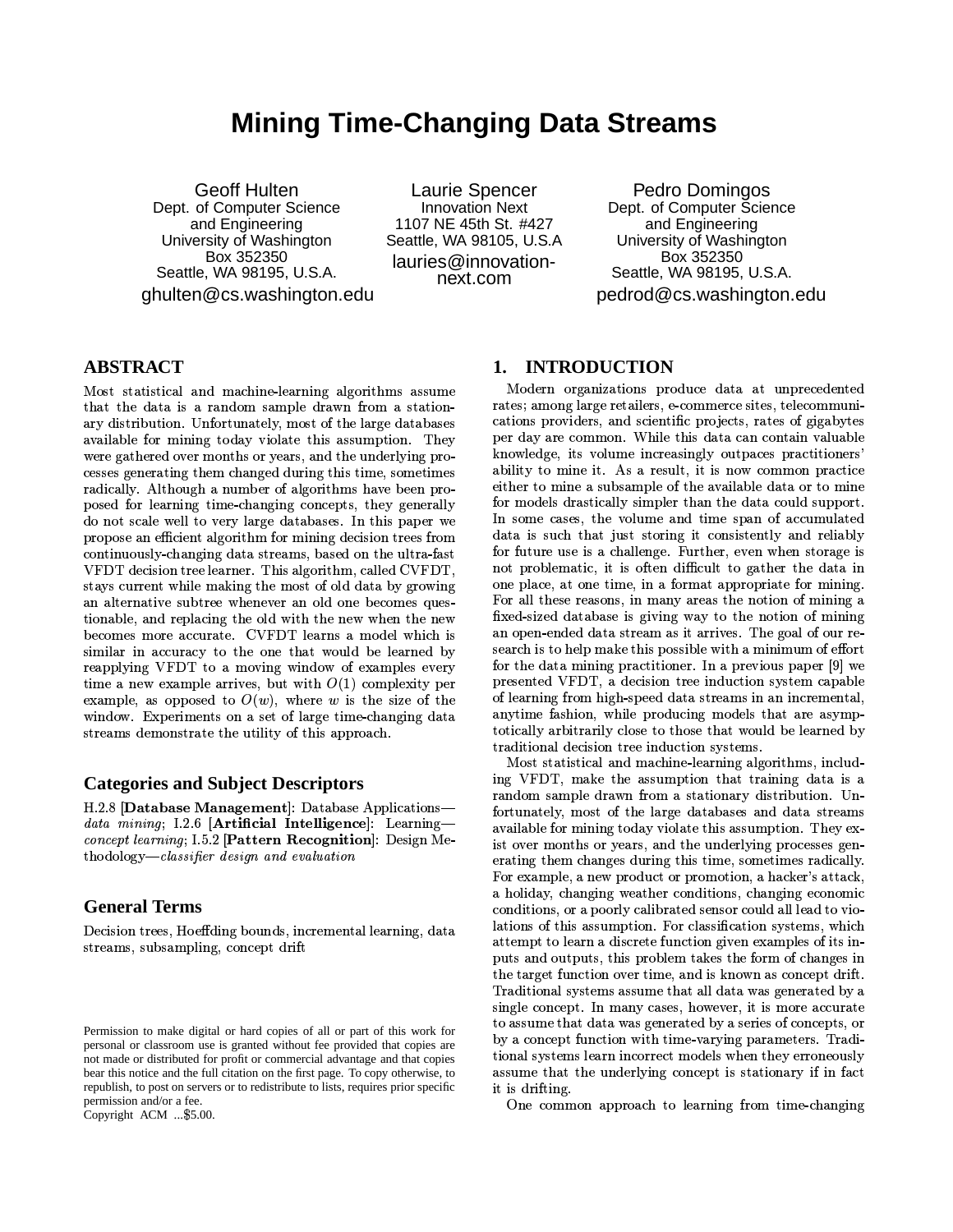data is to repeatedly apply a traditional learner to a sliding window of  $w$  examples; as new examples arrive they are inserted into the beginning of the window, a corresponding number of examples is removed from the end of the window, and the learner is reapplied [27]. As long as  $w$  is small relative to the rate of concept drift, this procedure assures availability of a model reflecting the current concept generating the data. If the window is too small, however, this may result in insufficient examples to satisfactorily learn the concept. Further, the computational cost of reapplying a learner may be prohibitively high, especially if examples arrive at a rapid rate and the concept changes quickly.

To meet these challenges we propose the CVFDT system, which is capable of learning decision trees from high-speed, time changing data streams. CVFDT works by efficiently keeping a decision tree up-to-date with a window of examples. In particular, it is able to keep its model consistent with a window using only a constant amount of time for each new example (more precisely, time proportional to the number of attributes in the data and the depth of the induced tree). CVFDT grows an alternate subtree whenever an old one seems to be out-of-date, and replaces the old one when the new one becomes more accurate. This allows it to make smooth, fine-grained adjustments when concept drift occurs. In effect, CVFDT is able to learn a nearly equivalent model to the one VFDT would learn if repeatedly reapplied to a window of examples, but in  $O(1)$  time instead of  $O(w)$ time per new example.

In the next section we discuss the basics of the VFDT system, and in the following section we introduce the CVFDT system. We then present a series of experiments on synthetic data which demonstrate how CVFDT can outperform traditional systems on high-speed, time-changing data streams. Next, we apply CVFDT to mining the stream of web page requests for the entire University of Washington campus. We conclude with a discussion of related and future work.

#### $2.$ **THE VFDT SYSTEM**

The classification problem is generally defined as follows. A set of N training examples of the form  $(x, y)$  is given, where  $y$  is a discrete class label and  $x$  is a vector of  $d$  attributes, each of which may be symbolic or numeric. The goal is to produce from these examples a model  $y = f(x)$ which will predict the classes  $y$  of future examples  $x$  with high accuracy. For example, x could be a description of a client's recent purchases, and  $y$  the decision to send that customer a catalog or not; or x could be a record of a cellulartelephone call, and  $y$  the decision whether it is fraudulent or not. One of the most effective and widely-used classification methods is decision tree learning  $[4, 20]$ . Learners of this type induce models in the form of decision trees, where each node contains a test on an attribute, each branch from a node corresponds to a possible outcome of the test, and each leaf contains a class prediction. The label  $y = DT(x)$ for an example x is obtained by passing the example down from the root to a leaf, testing the appropriate attribute at each node and following the branch corresponding to the attribute's value in the example. A decision tree is learned by recursively replacing leaves by test nodes, starting at the root. The attribute to test at a node is chosen by comparing all the available attributes and choosing the best one according to some heuristic measure. Classic decision tree learners like C4.5 [20], CART, SLIQ [17], and SPRINT [24]

Table 1: The VFDT Algorithm.

| Inputs:                               | S            | is a stream of examples,                                                                  |
|---------------------------------------|--------------|-------------------------------------------------------------------------------------------|
|                                       | $\mathbf{X}$ | is a set of symbolic attributes,                                                          |
|                                       |              | $G(.)$ is a split evaluation function,                                                    |
|                                       | δ            | is one minus the desired probability of                                                   |
|                                       |              | choosing the correct attribute at any                                                     |
|                                       |              | given node,                                                                               |
|                                       | $\tau$       | is a user-supplied tie threshold,                                                         |
|                                       |              | $n_{min}$ is the # examples between checks for                                            |
|                                       |              | growth.                                                                                   |
|                                       |              | Output: $HT$ is a decision tree.                                                          |
|                                       |              |                                                                                           |
|                                       |              | <b>Procedure VFDT</b> $(S, \mathbf{X}, G, \delta, \tau)$                                  |
|                                       |              | Let $HT$ be a tree with a single leaf $l_1$ (the root).                                   |
| Let $X_1 = X \cup \{X_{\emptyset}\}.$ |              |                                                                                           |
|                                       |              | Let $\overline{G}_1(X_{\emptyset})$ be the $\overline{G}$ obtained by predicting the most |
|                                       |              | frequent class in $S$ .                                                                   |
| For each class $y_k$                  |              |                                                                                           |
|                                       |              | For each value $x_{ij}$ of each attribute $X_i \in \mathbf{X}$                            |
|                                       |              | Let $n_{ijk}(l_1) = 0$ .                                                                  |
|                                       |              | For each example $(\mathbf{x}, y)$ in S                                                   |
|                                       |              | Sort $(\mathbf{x}, y)$ into a leaf l using HT.                                            |
|                                       |              |                                                                                           |

For each  $x_{ij}$  in **x** such that  $X_i \in \mathbf{X}_l$ 

Increment  $n_{iiy}(l)$ .

Label  $l$  with the majority class among the examples seen so far at l.

Let  $n_l$  be the number of examples seen at  $l$ .

If the examples seen so far at  $l$  are not all of the same class and  $n_l \bmod n_{min}$  is 0, then Compute  $\overline{G}_l(X_i)$  for each attribute  $X_i \in \mathbf{X}_l - \{X_{\emptyset}\}\$ 

using the counts  $n_{ijk}(l)$ .

Let  $X_a$  be the attribute with highest  $\overline{G}_l$ .

Let  $X_b$  be the attribute with second-highest  $G_l$ .

Compute  $\epsilon$  using Equation 1. Let  $\Delta \overline{G}_l = \overline{G}_l(X_a) - \overline{G}_l(X_b)$ .

- If  $((\Delta \overline{G}_l > \epsilon)$  or  $(\Delta \overline{G}_l \lt = \epsilon \lt \tau))$  and  $X_a \neq X_\emptyset$ , then Replace *l* by an internal node that splits on  $X_a$ . For each branch of the split Add a new leaf  $l_m$ , and let  $\mathbf{X_m} = \mathbf{X} - \{X_a\}$ .
	- Let  $\overline{G}_m(X_\emptyset)$  be the  $\overline{G}$  obtained by predicting the most frequent class at  $l_m$ . For each class  $y_k$  and each value  $x_{ij}$  of each

attribute  $X_i \in \mathbf{X_m} - \{X_\emptyset\}$ Let  $n_{ijk}(l_m)=0$ .

Return HT.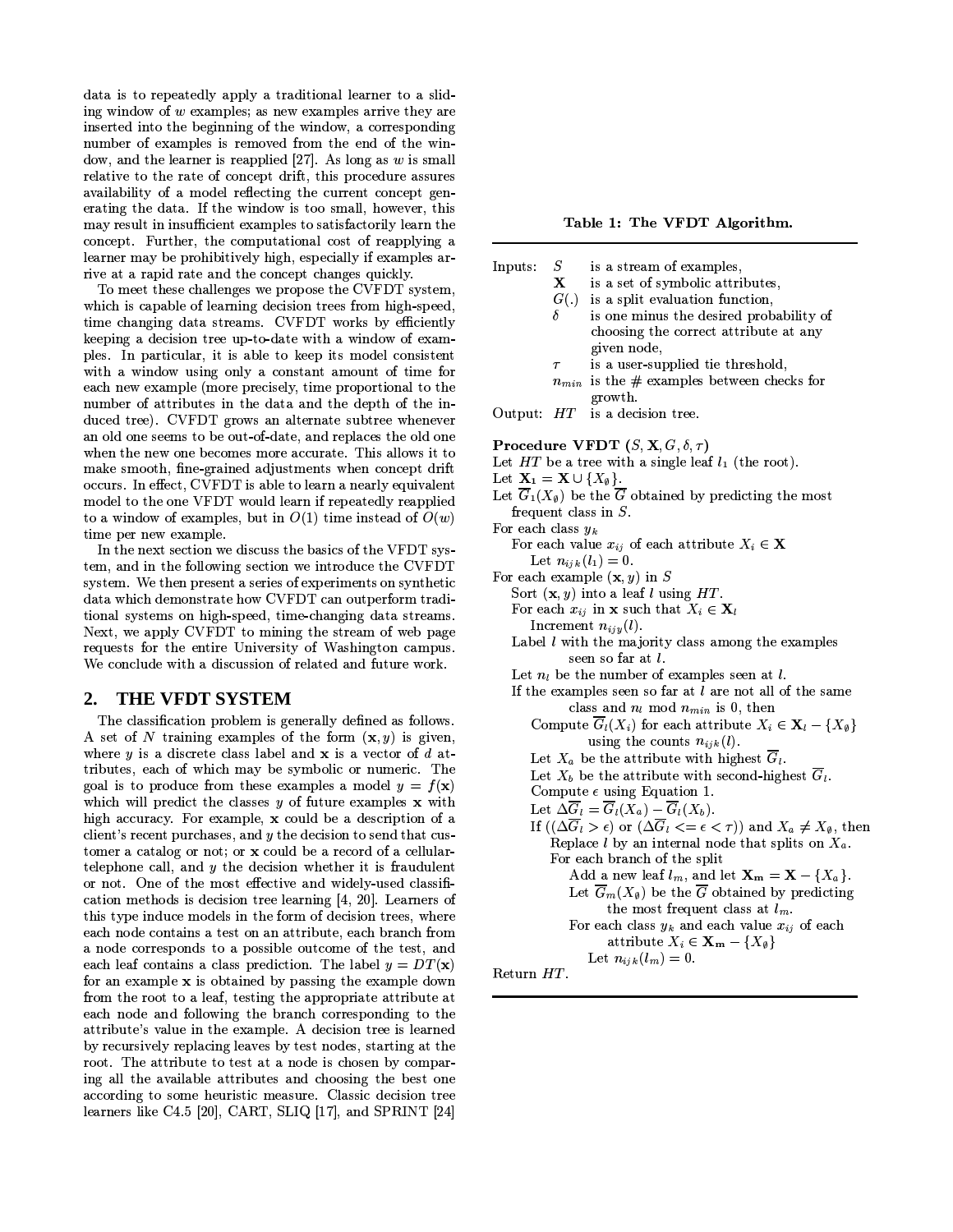use every available training example to select the best attribute for each split. This policy is necessary when data is scarce, but it has two problems when training examples are abundant: it requires all examples be available for consideration throughout their entire runs, which is problematic when data does not fit in RAM or on disk, and it assumes that the process generating examples remains the same during the entire period over which the examples are collected and mined.

In previous work [9] we presented the VFDT (Very Fast Decision Tree learner) system, which is able to learn from abundant data within practical time and memory constraints. It accomplishes this by noting, with Catlett [5] and others [12, 19], that it may be sufficient to use a small sample of the available examples when choosing the split attribute at any given node. Thus, only the first examples to arrive on the data stream need to be used to choose the split attribute at the root; subsequent ones are passed through the induced portion of the tree until they reach a leaf, are used to choose a split attribute there, and so on recursively. To determine the number of examples needed for each decision, VFDT uses a statistical result known as Hoeffding bounds or additive Chernoff bounds [13]. After n independent observations of a real-valued random variable  $r$  with range  $R$ , the Hoeffding bound ensures that, with confidence  $1-\delta$ , the true mean of r is at least  $\overline{r} - \epsilon$ , where  $\overline{r}$  is the observed mean of the samples and

$$
\epsilon = \sqrt{\frac{R^2 \ln(1/\delta)}{2n}} \tag{1}
$$

This is true irrespective of the probability distribution that generated the observations. Let  $G(X_i)$  be the heuristic measure used to choose test attributes (we use information gain). After seeing *n* samples at a leaf, let  $X_a$  be the attribute with the best heuristic measure and  $X_b$  be the attribute with the second best. Let  $\Delta \overline{G} = \overline{G}(X_a) - \overline{G}(X_b)$  be a new random variable, the difference between the observed heuristic values. Applying the Hoeffding bound to  $\Delta \overline{G}$ , we see that if  $\Delta \overline{G} > \epsilon$  (as calculated by Equation 1 with a user-supplied  $\delta$ ), we can confidently say that the difference between  $\overline{G}(X_a)$ and  $\overline{G}(X_b)$  is larger than zero, and select  $X_a$  as the split attribute.<sup>1,2</sup> Table 1 contains pseudo-code for VFDT's core algorithm. The counts  $n_{ijk}$  are the sufficient statistics needed to compute most heuristic measures; if other quantities are required, they can be similarly maintained. When the sufficient statistics fill the available memory, VFDT reduces its memory requirements by temporarily deactivating learning in the least promising nodes; these nodes can be reactivated later if they begin to look more promising than currently active nodes. VFDT employs a tie mechanism which precludes it from spending inordinate time deciding between

attributes whose practical difference is negligible. That is, VFDT declares a tie and selects  $X_a$  as the split attribute any time  $\Delta \overline{G} < \epsilon < \tau$  (where  $\tau$  is a user-supplied tie threshold). Pre-pruning is carried out by considering at each node a "null" attribute  $X_{\emptyset}$  that consists of not splitting the node. Thus a split will only be made if, with confidence  $1-\delta$ , the best split found is better according to  $G$  than not splitting. Notice that the tests for splits and ties are only executed once for every  $n_{min}$  (a user supplied value) examples that arrive at a leaf. This is justified by the observation that VFDT is unlikely to make a decision after any given example, so it is was teful to carry out these calculations for each one of them. The pseudo-code shown is only for symbolic attributes; we are currently developing its extension to numeric ones. The sequence of examples  $S$  may be infinite, in which case the procedure never terminates, and at any point in time a parallel procedure can use the current tree  $HT$  to make class predictions.

Using off-the-shelf hardware, VFDT is able to learn as fast as data can be read from disk. The time to incorporate an example is  $O(ldvc)$  where l is the maximum depth of  $HT$ ,  $d$  is the number of attributes,  $v$  is the maximum number of values per attribute, and  $c$  is the number of classes. This time is independent of the total number of examples already seen (assuming the size of the tree depends only on the "true" concept, and not on the dataset). Because of the use of Hoeffding bounds, these speed gains do not necessarily lead to a loss of accuracy. It can be shown that, with high confidence, the core VFDT system (without ties or deactivations due to memory constraints) will asymptotically induce a tree arbitrarily close to the tree induced by a traditional batch learner. Let  $DT_{\infty}$  be the tree induced by a version of VFDT using infinite data to choose each node's split attribute,  $HT_{\delta}$  be the tree learned by the core VFDT system given an infinite data stream, and  $p$  be the probability that an example passed through  $DT_{\infty}$  to level i will fall into a leaf at that point. Then the probability that an arbitrary example will take a different path through  $DT_{\infty}$ and  $HT_{\delta}$  is bounded by  $\delta/p$  [9]. A corollary of this result states that the tree learned by the core VFDT system on a finite sequence of examples will correspond to a subtree of  $DT_{\infty}$  with the same bound of  $\delta/p$ . See Domingos and Hulten [9] for more details on VFDT and this  $\delta/p$  bound.

# 3. THE CVFDT SYSTEM

CVFDT (Concept-adapting Very Fast Decision Tree learner) is an extension to VFDT which maintains VFDT's speed and accuracy advantages but adds the ability to detect and respond to changes in the example-generating process. Like other systems with this capability, CVFDT works by keeping its model consistent with a sliding window of examples. However, it does not need to learn a new model from scratch every time a new example arrives; instead, it updates the sufficient statistics at its nodes by incrementing the counts corresponding to the new example, and decrementing the counts corresponding to the oldest example in the window (which now needs to be forgotten). This will statistically have no effect if the underlying concept is stationary. If the concept is changing, however, some splits that previously passed the Hoeffding test will no longer do so, because an alternative attribute now has higher gain (or the two are too close to tell). In this case CVFDT begins to grow an alternative subtree with the new best attribute at

<sup>&</sup>lt;sup>1</sup>This is valid as long as  $\overline{G}$  (and therefore  $\Delta \overline{G}$ ) can be viewed as an average over all examples seen at the leaf, which is the case for most commonly-used heuristics. For example, if information gain is used, the quantity being averaged is the reduction in the uncertainty regarding the class membership of the example.

<sup>&</sup>lt;sup>2</sup>In this paper we assume that the third-best and lower attributes have sufficiently smaller gains that their probability of being the true best choice is negligible. We plan to lift this assumption in future work. If the attributes at a given node are (pessimistically) assumed independent, it simply involves a Bonferroni correction to  $\delta$  [18].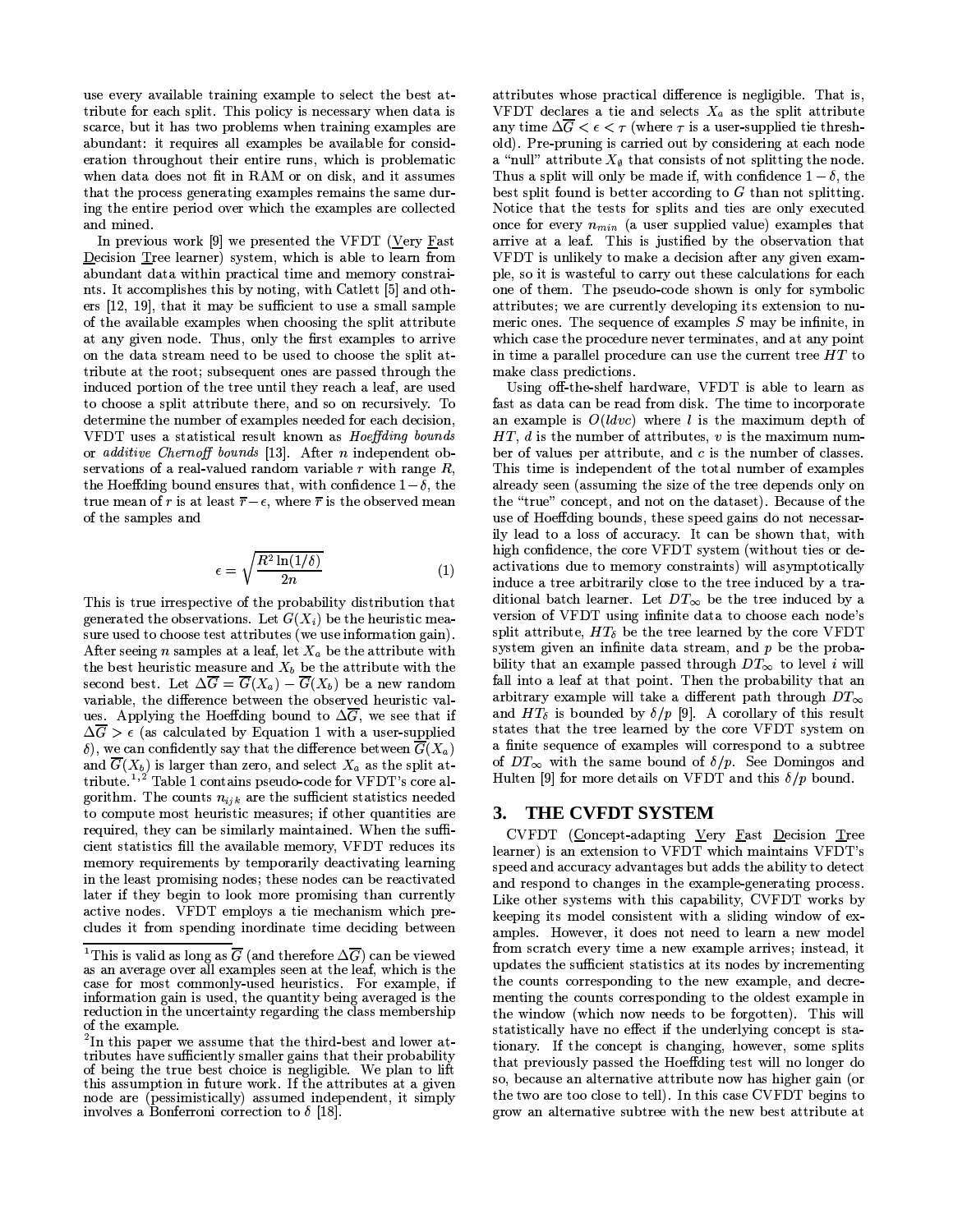Table 2: The CVFDT algorithm.

| Inputs:                                                 | $\cal S$<br>$\mathbf{X}$<br>G(.)<br>δ | is a sequence of examples,<br>is a set of symbolic attributes,<br>is a split evaluation function,<br>is one minus the desired probability of<br>choosing the correct attribute at any<br>given node, |
|---------------------------------------------------------|---------------------------------------|------------------------------------------------------------------------------------------------------------------------------------------------------------------------------------------------------|
|                                                         | $\tau$                                | is a user-supplied tie threshold,                                                                                                                                                                    |
|                                                         | w                                     | is the size of the window,                                                                                                                                                                           |
|                                                         |                                       | $n_{min}$ is the # examples between checks for growth,                                                                                                                                               |
|                                                         | f                                     | is the $#$ examples between checks for drift.                                                                                                                                                        |
| Output:                                                 | HT                                    | is a decision tree.                                                                                                                                                                                  |
| $/*$ Initialize */                                      |                                       | Procedure CVFDT $(S, X, G, \delta, \tau, w, n_{min})$                                                                                                                                                |
|                                                         |                                       | Let $HT$ be a tree with a single leaf $l_1$ (the root).                                                                                                                                              |
|                                                         |                                       | Let $ALT(l_1)$ be an initially empty set of alternate                                                                                                                                                |
|                                                         | trees for $l_1$ .                     |                                                                                                                                                                                                      |
|                                                         |                                       | Let $\overline{G}_1(X_{\emptyset})$ be the $\overline{G}$ obtained by predicting the most                                                                                                            |
|                                                         |                                       | frequent class in $S$ .                                                                                                                                                                              |
| Let $\mathbf{X}_1 = \mathbf{X} \cup \{X_{\emptyset}\}.$ |                                       |                                                                                                                                                                                                      |
|                                                         |                                       | Let $W$ be the window of examples, initially empty.                                                                                                                                                  |
| For each class $y_k$                                    |                                       |                                                                                                                                                                                                      |
|                                                         |                                       | For each value $x_{ij}$ of each attribute $X_i \in \mathbf{X}$                                                                                                                                       |
|                                                         |                                       | Let $n_{ijk}(l_1) = 0$ .                                                                                                                                                                             |
|                                                         |                                       | /* Process the examples $*/$                                                                                                                                                                         |
|                                                         |                                       | For each example $(\mathbf{x}, y)$ in S                                                                                                                                                              |
|                                                         |                                       | Sort $(x, y)$ into a set of leaves L using HT and all                                                                                                                                                |
|                                                         |                                       | trees in $ALT$ of any node $(x, y)$ passes through.                                                                                                                                                  |
|                                                         |                                       | Let $ID$ be the maximum id of the leaves in $L$ .                                                                                                                                                    |
|                                                         |                                       | Add $((\mathbf{x}, y), ID)$ to the beginning of W.                                                                                                                                                   |
| If $ W  > w$                                            |                                       |                                                                                                                                                                                                      |
|                                                         |                                       | Let $((\mathbf{x}_w, y_w), ID_w)$ be the last element of W                                                                                                                                           |
|                                                         |                                       | ForgetExamples( $HT, n, (\mathbf{x}_w, y_w), ID_w$ )                                                                                                                                                 |
|                                                         |                                       | Let $W = W$ with $((\mathbf{x}_w, y_w), ID_w)$ removed<br>$\text{CVFDTGrow}(HT, n, G, (\mathbf{x}, y), \delta, n_{min}, \tau)$                                                                       |
|                                                         |                                       | If there have been $f$ examples since the last checking                                                                                                                                              |
|                                                         |                                       | of alternate trees                                                                                                                                                                                   |
|                                                         |                                       | CheckSplitValidity $(HT, n, \delta)$                                                                                                                                                                 |
| Return HT.                                              |                                       |                                                                                                                                                                                                      |
|                                                         |                                       |                                                                                                                                                                                                      |

Procedure CVFDTGrow $(HT, n, G, (x, y), \delta, n_{min}, \tau)$ Sort  $(\mathbf{x}, y)$  into a leaf l using HT. Let  $P$  be the set of nodes traversed in the sort. For each node  $l_{pi}$  in  $P$ For each  $x_{ij}$  in **x** such that  $X_i \in \mathbf{X}_{l_n}$ Increment  $n_{ijy}(l_p)$ . For each tree  $T_a$  in  $ALT(l_p)$  $\mathrm{CVFDTGroup}(T_a, n, G, (\mathbf{x}, y), \delta, n_{min}, \tau)$ Label *l* with the majority class among the examples seen so far at l. Let  $n_l$  be the number of examples seen at l. If the examples seen so far at  $l$  are not all of the same class and  $n_l$  mod  $n_{min}$  is 0, then Compute  $\overline{G}_l(X_i)$  for each attribute  $X_i \in \mathbf{X}_l - \{X_{\emptyset}\}\$ using the counts  $n_{ijk}(l)$ . Let  $X_a$  be the attribute with highest  $\overline{G}_l$ . Let  $X_b$  be the attribute with second-highest  $\overline{G}_l$ . Compute  $\epsilon$  using Equation 1 and  $\delta$ . Let  $\Delta \overline{G}_l = \overline{G}_l(X_a) - \overline{G}_l(X_b)$ If  $((\Delta \overline{G}_l > \epsilon)$  or  $(\Delta \overline{G}_l < = \epsilon < \tau))$  and  $X_a \neq X_\emptyset$ , then Replace  $l$  by an internal node that splits on  $X_a$ . For each branch of the split Add a new leaf  $l_m$ , and let  $\mathbf{X_m} = \mathbf{X} - \{X_a\}$ . Let  $ALT(l_m) = \{\}.$ Let  $\overline{G}_m(X_\emptyset)$  be the  $\overline{G}$  obtained by predicting the most frequent class at  $l_m$ . For each class  $y_k$  and each value  $x_{ij}$  of each attribute  $X_i \in \mathbf{X_m} - \{X_{\emptyset}\}\$ Let  $n_{ijk}(l_m) = 0$ .

its root. When this alternate subtree becomes more accurate on new data than the old one, the old subtree is replaced by the new one.

Table 2 contains a pseudo-code outline of the CVFDT algorithm. CVFDT does some initializations, and then processes examples from the stream S indefinitely. As each example  $(x, y)$  arrives, it is added to the window<sup>3</sup>, an old example is forgotten if needed, and  $(x, y)$  is incorporated into the current model. CVFDT periodically scans HT and all alternate trees looking for internal nodes whose sufficient statistics indicate that some new attribute would make a better test than the chosen split attribute. An alternate subtree is started at each such node.

Table 3 contains pseudo-code for the tree-growing portion of the CVFDT system. It is similar to the Hoeffding Tree algorithm, but CVFDT monitors the validity of its old decisions by maintaining sufficient statistics at every node in HT (instead of only at the leaves like VFDT). Forgetting an old example is slightly complicated by the fact that HT may have grown or changed since the example was initially incorporated. Therefore, nodes are assigned a unique, monotonically increasing  $ID$  as they are created. When an example is added to  $W$ , the maximum  $ID$  of the leaves it reaches in HT and all alternate trees is recorded with it. An example's effects are forgotten by decrementing the counts in the sufficient statistics of every node the example reaches

<sup>&</sup>lt;sup>3</sup>The window is stored in RAM if resources are available, otherwise it will be kept on disk.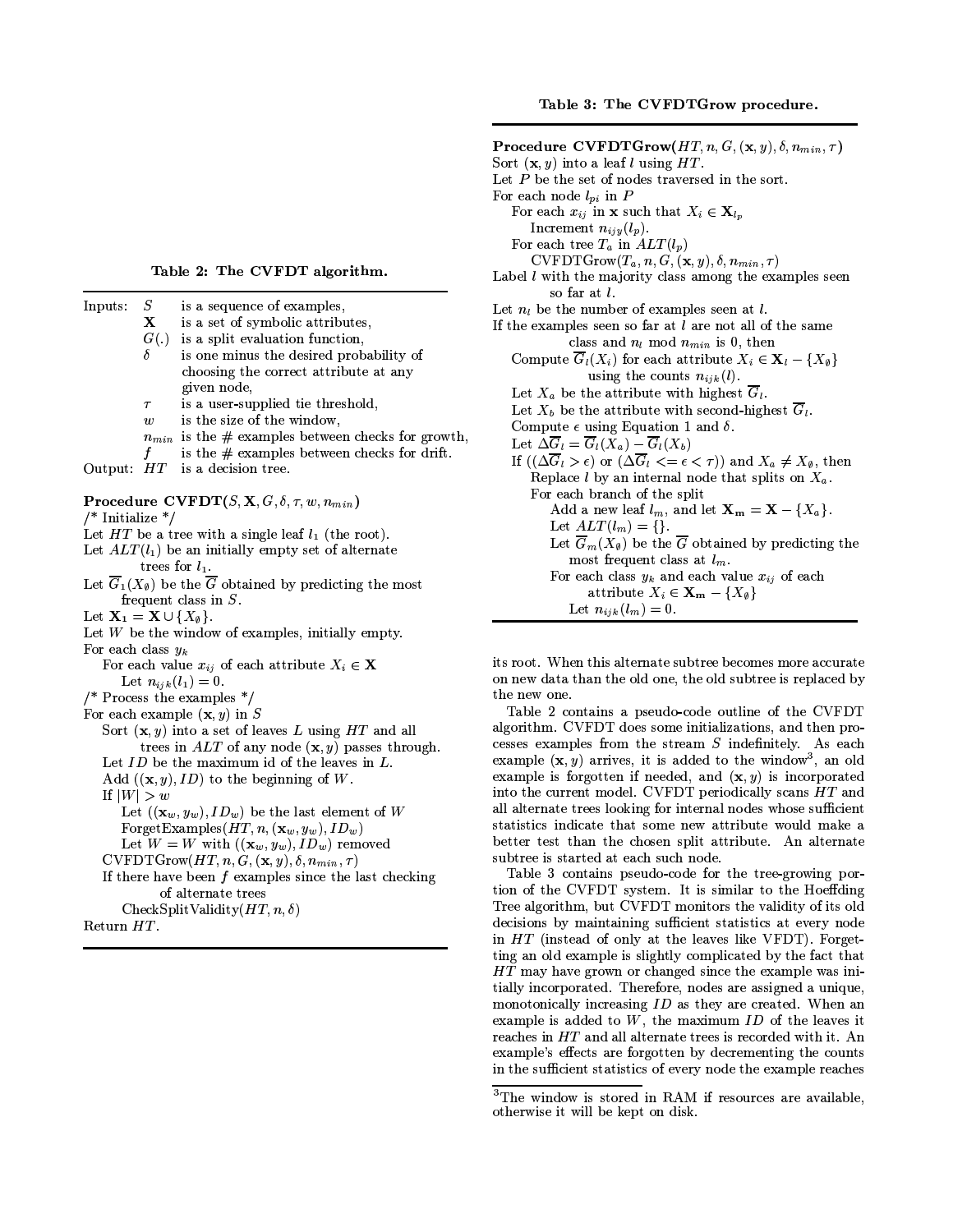Table 4: The ForgetExample procedure.

| <b>Procedure ForgetExample</b> ( $HT, n, (\mathbf{x}_w, y_w), ID_w$ ) |
|-----------------------------------------------------------------------|
| Sort $(\mathbf{x_w}, y_w)$ through HT while it traverses leaves       |
| with id $\langle ID_w,$                                               |
| Let $P$ be the set of nodes traversed in the sort.                    |
| For each node $l$ in $P$                                              |
| For each $x_{ij}$ in <b>x</b> such that $X_i \in \mathbf{X}_l$        |
| Decrement $n_{ijk}(l)$ .                                              |
| For each tree $T_{alt}$ in $ALT(l)$                                   |
| ForgetExample( $T_{alt}$ , $n$ , $(\mathbf{x}_w, y_w)$ , $ID_w$ )     |

in  $HT$  whose  $ID$  is  $\leq$  the stored  $ID$ . See the pseudo-code in Table 4 for more detail about how CVFDT forgets examples.

CVFDT periodically scans the internal nodes of HT looking for ones where the chosen split attribute would no longer be selected; that is, where  $\overline{G}(X_a) - \overline{G}(X_b) \leq \epsilon$  and  $\epsilon > \tau$ . When it finds such a node, CVFDT knows that it either initially made a mistake splitting on  $X_a$  (which should happen less than  $\delta\%$  of the time), or that something about the process generating examples has changed. In either case, CVFDT will need to take action to correct HT. CVFDT grows alternate subtrees to changed subtrees of  $HT$ , and only modifies HT when the alternate is more accurate than the original. To see why this is needed, let  $l_{\Delta}$  be a node where change was detected. A simple solution is to replace  $l_{\Delta}$  with a leaf predicting the most common class in  $l_{\Delta}$ 's sufficient statistics. This policy assures that  $HT$  is always as current as possible with respect to the process generating examples. However, it may be too drastic, because it initially forces a single leaf to do the job previously done by a whole subtree. Even if the subtree is outdated, it may still be better than the best single leaf. This is particularly true when  $l_{\Delta}$  is at or near the root of HT, as it will result in drastic short-term reductions in  $HT$ 's predictive accuracy – clearly not acceptable when a parallel process is using  $HT$ to make critical decisions.

Each internal node in  $HT$  has a list of alternate subtrees being considered as replacements for the subtree rooted at the node. Table 5 contains pseudo-code for the CheckSplit-Validity procedure. CheckSplitValidity starts an alternate subtree whenever it finds a new winning attribute at a node; that is, when there is a new best attribute and  $\Delta \overline{G} > \epsilon$  or if  $\epsilon < \tau$  and  $\Delta \overline{G} \geq \tau/2$ . This is very similar to the procedure used to choose initial splits, except the tie criteria is tighter to avoid excessive alternate tree creation. CVFDT supports a parameter which limits the total number of alternate trees being grown at any one time. Alternate trees are grown the same way  $HT$  is, via recursive calls to the CVFDT procedures. Periodically, each node with a non-empty set of alternate subtrees,  $l_{test}$ , enters a testing mode to determine if it should be replaced by one of its alternate subtrees. Once in this mode,  $l_{test}$  collects the next m training examples that arrive at it and, instead of using them to grow its children or alternate trees, uses them to compare the accuracy of the subtree it roots with the accuracies of all of its alternate subtrees. If the most accurate alternate subtree is more accurate than the  $l_{test}$ ,  $l_{test}$  is replaced by the alternate. During the test phase, CVFDT also prunes alternate subtrees that are not making progress (i.e., whose accuracy is not in-

| Procedure CheckSplitValidity $(HT, n, \delta)$                                                           |
|----------------------------------------------------------------------------------------------------------|
| For each node l in HT that is not a leaf                                                                 |
| For each tree $T_{alt}$ in $ALT(l)$                                                                      |
| $\text{CheckSplitValidity}(T_{alt}, n)$                                                                  |
| Let $X_a$ be the split attribute at l.                                                                   |
| Let $X_n$ be the attribute with the highest $G_l$                                                        |
| other than $X_a$ .                                                                                       |
| Let $X_b$ be the attribute with the highest $G_l$                                                        |
| other than $X_n$ .                                                                                       |
| Let $\Delta \overline{G}_l = \overline{G}_l(X_n) - \overline{G}_l(X_b)$                                  |
| If $\Delta \overline{G}_l \geq 0$ and no tree in $ALT(l)$ already splits on                              |
| $X_n$ at its root                                                                                        |
| Compute $\epsilon$ using Equation 1 and $\delta$ .                                                       |
| If $(\Delta \overline{G}_l > \epsilon)$ or $(\epsilon < \tau \text{ and } \Delta G_l \ge \tau/2)$ , then |
| Let $l_{new}$ be an internal node that splits on $X_n$ .                                                 |
| Let $ALT(l) = ALT(l) + \{l_{new}\}\$                                                                     |
| For each branch of the split                                                                             |
| Add a new leaf $l_m$ to $l_{new}$                                                                        |
| Let $\mathbf{X_m} = \mathbf{X} - \{X_n\}$ .                                                              |
| Let $ALT(l_m) = \{\}.$                                                                                   |
| Let $\overline{G}_m(X_\emptyset)$ be the $\overline{G}$ obtained by predicting                           |
| the most frequent class at $l_m$ .                                                                       |
| For each class $y_k$ and each value $x_{ij}$ of each                                                     |
| attribute $X_i \in \mathbf{X_m} - \{X_\emptyset\}$                                                       |
| Let $n_{ijk}(l_m) = 0$ .                                                                                 |

creasing over time). For each alternate subtree of  $l_{test}$ ,  $l_{alt}^i$ , CVFDT remembers the smallest accuracy difference ever achieved between the two,  $\Delta_{min}(l_{test}, l_{alt}^i)$ . CVFDT prunes any alternate whose current test phase accuracy difference is at least  $\Delta_{min}(l_{test}, l_{alt}^i) + 1\%.^4$ 

One window size  $w$  will not be appropriate for every concept and every type of drift; it may be beneficial to dynamically change w during a run. For example, it may make sense to shrink  $w$  when many of the nodes in  $HT$  become questionable at once, or in response to a rapid change in data rate, as these events could indicate a sudden concept change. Similarly, some applications may benefit from an increase in  $w$  when there are few questionable nodes because this may indicate that the concept is stable  $-$  a good time to learn a more detailed model. CVFDT is able to dynamically adjust the size of its window in response to user-supplied events. Events are specified in the form of hook functions which monitor  $S$  and  $HT$  and can call the  $SetWindowSize$ function when appropriate. CVFDT changes the window size by updating  $w$  and immediately forgetting any examples that no longer fit in  $W$ .

We now discuss a few of the properties of the CVFDT system and briefly compare it with VFDT-Window, a learner that reapplies VFDT to  $W$  for every new example. CVFDT requires memory proportional to  $O(n d v c)$  where *n* is the number of nodes in CVFDT's main tree and all alternate trees,  $d$  is the number of attributes,  $v$  is the maximum number of values per attribute, and  $c$  is the number of classes. The window of examples can be in RAM or can be stored on

<sup>&</sup>lt;sup>4</sup>When RAM is short, CVFDT is more aggressive about pruning unpromising alternate subtrees.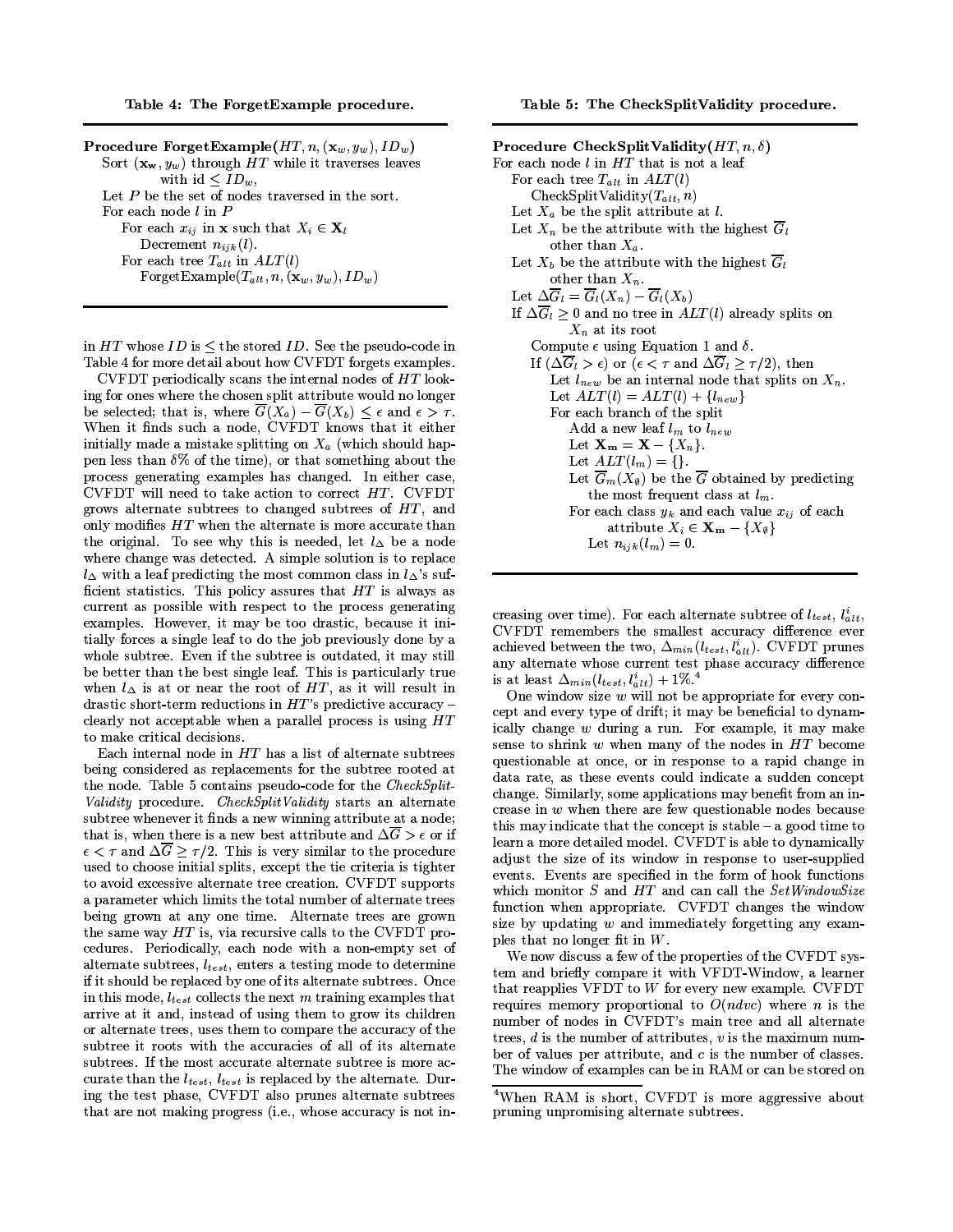disk at the cost of a few disk accesses per example. Therefore, CVFDT's memory requirements are dominated by the sufficient statistics and are independent of the total number of examples seen. At any point during a run, CVFDT will have available a model which reflects the current concept generating  $W$ . It is able to keep this model up-to-date in time proportional to  $O(l_c dvc)$  per example, where  $l_c$  is the length of the longest path an example will have to take through HT times the number of alternate trees. VFDT-Window requires  $O(l_v dvcw)$  time to keep its model up-todate for every new example, where  $l_v$  is the maximum depth of HT. VFDT is a factor of  $wl_v/l_c$  worse than CVFDT; empirically, we observed  $l_c$  to be smaller than  $l_v$  in all of our experiments. Despite this large time difference, CVFDT's drift mechanisms allow it to produce a model of similar accuracy. The structure of the models induced by the two may, however, be significantly different, for the following reason. VFDT-Window uses the information from each training example at one place in the tree it induces: the leaf where the example falls when it arrives. This means that VFDT-Window uses the first examples from  $W$  to make a decision at its root, the next to make a decision at the first level of the tree, and so on. After an initial building phase, CVFDT will have a fully induced tree available. Every new example is passed through this induced tree, and the information it contains is used to update statistics at every node it passes through. This difference can be an advantage for CVFDT, as it allows the induction of larger trees with better probability estimates at the leaves. It can also be a disadvantage and VFDT-Window may be more accurate when there is a large concept shift part-way through  $W$ . This is because VFDT-Window's leaf probabilities will be set by examples near the end of  $W$  while CVFDT's will reflect all of  $W$ . Also notice that, even when the structure of the induced tree does not change, CVFDT and VFDT-Window can outperform VFDT simply because their leaf probabilities (and therefore class predictions) are updated faster, without the "dead weight" of all the examples that fell into leaves before the current window.

#### **EMPIRICAL STUDY** 4.

We conducted a series of experiments comparing CVFDT to VFDT and VFDT-Window. Our goals were to evaluate CVFDT's ability to scale up, to evaluate CVFDT's ability to deal with varying levels of drift, and to identify and characterize the situations where CVFDT outperforms the other systems.

#### 4.1 **Synthetic Data**

The experiments with synthetic data used a changing concept based on a rotating hyperplane. A hyperplane in ddimensional space is the set of points x that satisfy

$$
\sum_{i=1}^{d} w_i x_i = w_0 \tag{2}
$$

where  $x_i$  is the *i*th coordinate of  $x$ . Examples for which  $\sum_{i=1}^d w_i x_i \geq w_0$  are labeled positive, and examples for which<br> $\sum_{i=1}^d w_i x_i < w_0$  are labeled negative. Hyperplanes are useful for simulating time-changing concepts because we can change the orientation and position of the hyperplane in a smooth manner by changing the relative size of the weights.

In particular, sorting the weights by their magnitudes provides a good indication of which dimensions contain the most information; in the limit, when all but one of the weights are zero, the dimension associated with the non-zero weight is the only one that contains any information about the concept. This allows us to control the relative information content of the attributes, and thus change the optimal order of tests in a decision tree representing the hyperplane, by simply changing the relative sizes of the weights. We sought a concept that maintained the advantages of a hyperplane, but where the weights could be randomly modified without potentially causing the decision frontier to move outside the range of the data. To meet these goals we used a series of alternating class bands separated by parallel hyperplanes. We start with a reference hyperplane whose weights are initialized to 2 except for  $w_0$  which is 25d. To label an example, we substitute its coordinates into the left hand side of Equation 2 to obtain a sum s. If  $|s| \leq 1 * w_0$  the example is labeled positive, otherwise if  $|s| \leq 2 * w_0$  the example is labeled negative, and so on. Examples were generated uniformly in a  $d$ -dimensional unit hypercube (with the value of each  $x_i$  ranging from [0, 1]). They were then labeled using the concept, and their continuous attributes were uniformly discretized into five bins. Noise was added by randomly switching the class labels of  $p\%$  of the examples. Unless otherwise stated, each experiment used the following settings: five million training examples;  $\delta = 0.0001$ ;  $f = 20,000; n_{min} = 300; \tau = 0.05; w = 100,000;$  CVFDT's window on disk; no memory limits; no pre-pruning; a test set of 50,000 examples; and  $p = 5\%$ . CVFDT put leaves into alternate tree test mode after 9,000 examples and used test samples of 1,000 examples. All runs were done on a 1GHz Pentium III machine with 512 MB of RAM, running Linux.

The first series of experiments compares the ability of CVFDT and VFDT to deal with large concept-drifting datasets. Concept drift was added to the datasets in the following manner. Every 50,000 examples  $w_1$  was modified by adding  $0.01d\sigma$  to it, and the test set was relabeled with the updated concept (with  $p\%$  noise as before)  $\sigma$  was initially 1 and was multiplied by  $-1$  at 5% of the drift points and also just before  $w_1$  fell below 0 or rose above .25d. Figure 1 compares the accuracy of the algorithms as a function of  $d$ , the dimensionality of the space. The reported values are obtained by testing the accuracy of the learned models every 10,000 examples throughout the run and averaging these results. Drift level, reported on the minor axis, is the average percentage of the test set that changes label at each point the concept changes. CVFDT is substantially more accurate than VFDT, by approximately 10% on average, and CVFDT's performance improves slightly with increasing  $d$ . Figure 2 compares the average size of the models induced during the run shown in Figure 1 (the reported values are generated by averaging after every 10,000 examples, as before). CVFDT's trees are substantially smaller than VFDT's, and the advantage is consistent across all the values of d we tried. This simultaneous accuracy and size advantage derives from the fact that CVFDT's tree is built on the 100,000 most relevant examples, while VFDT's is built on millions of outdated examples.

We next carried out a more detailed evaluation of CVFDT's concept drift mechanism. Figure 3 shows a detailed view of one of the runs from Figures 1 and 2, the one for  $d = 50$ . The minor axis shows the portion of the test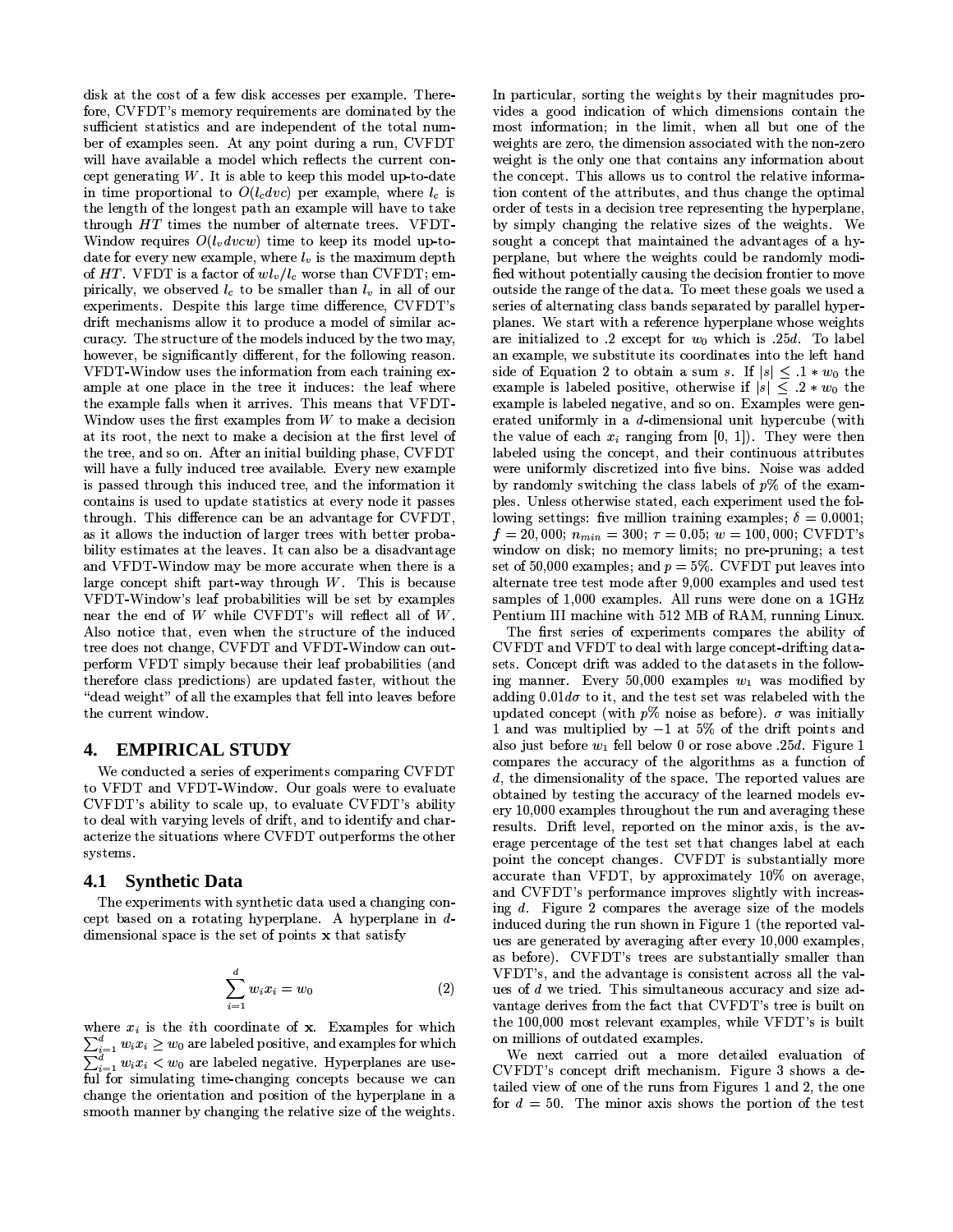

Figure 1: Error rates as a function of the number of attributes.



Figure 2: Tree sizes as a function of the number of attributes.



Figure 3: Error rates of learners as a function of the number of examples seen.

set that is labeled negative at each test point (computed before noise is added to the test set) and is included to illustrate the concept drift present in the dataset. CVFDT is able to quickly respond to drift, while VFDT's error rate often rises drastically before reacting to the change. Further, VFDT's error rate seems to peak at worse values as the run goes on, while CVFDT's error peaks seem to have constant height. We believe this happens because VFDT has more trouble responding to drift when it has induced a larger tree and must replicate corrections across more outdated structure. CVFDT does not face this problem because it replaces subtrees when they become outdated. We gathered some detailed statistics about this run. CVFDT took 4.3 times longer than VFDT (5.7 times longer if including time to do the disk I/O needed to keep the window on disk). VFDT's average memory allocation over the course of the run was 23 MB while CVFDT's was 16.5 MB. The average number of nodes in VFDT's tree was 2696 and the average number in CVFDT's tree was 677, of which 132 were in alternate trees and the remainder were in the main tree.

Next we examined how CVFDT responds to changing levels of concept drift on five datasets with  $d = 50$ . Drift was added using a parameter  $D$ . Every 75,000 examples,  $D$  of the concept hyperplane's weights were selected at random and updated as before,  $w_i = w_i + 0.01 d\sigma_i$  (although  $\sigma_i$  now has a 25% chance of flipping signs, chosen to prevent too many weights from drifting in the same pattern). Figure 4 shows the comparison on these datasets. CVFDT substantially outperformed VFDT at every level of drift. Notice that VFDT's error rate approaches 50% for  $D > 2$ , and that the variance in VFDT's data points is large. CVFDT's error rate seems to grow smoothly with increasing levels of concept change, suggesting that its drift adaptations are robust and effective.

We wanted to gain some insight into the way CVFDT starts new alternate subtrees, prunes existing ones, and replaces portions of  $HT$  with alternates. For this purpose, we instrumented a run of CVFDT on the  $D = 2$  dataset from Figure 4 to output a token in response to each of these events. We aggregated the events in chunks of 100,000 training examples, and generated data points for all non-zero values. Figure 5 shows the results of this experiment. There are a large number of events during the run. For example, 109 alternate subtrees were swapped into  $HT$ . Most of the swaps seem to occur when the examples in the test set are changing labels quickly.

We also wanted to see how well CVFDT would compare to a system using traditional drift-tracking methods. We thus compared CVFDT. VFDT. and VFDT-Window. We simulated VFDT-Window by running VFDT on  $W$  for every 100,000 examples instead of for every example. The dataset for the experiment had  $d = 50$  and used the same drift settings used to generate Figure 4 with  $D = 1$ . Figure 6 shows the results. CVFDT's error rate was the same as VFDT-Window's, except for a brief period during the middle of the run when class labels were changing most rapidly. CVFDT's average error rate for the run was 16.3%. VFDT's was 19.4%, and VFDT-Window's was 15.3%. The difference in runtimes was very large. VFDT took about 10 minutes, CVFDT took about 46 minutes, and we estimate that VFDT-Window would have taken 548 days to do its complete run if applied to every new example. Put another way, VFDT-Window provides a 4% accuracy gain compared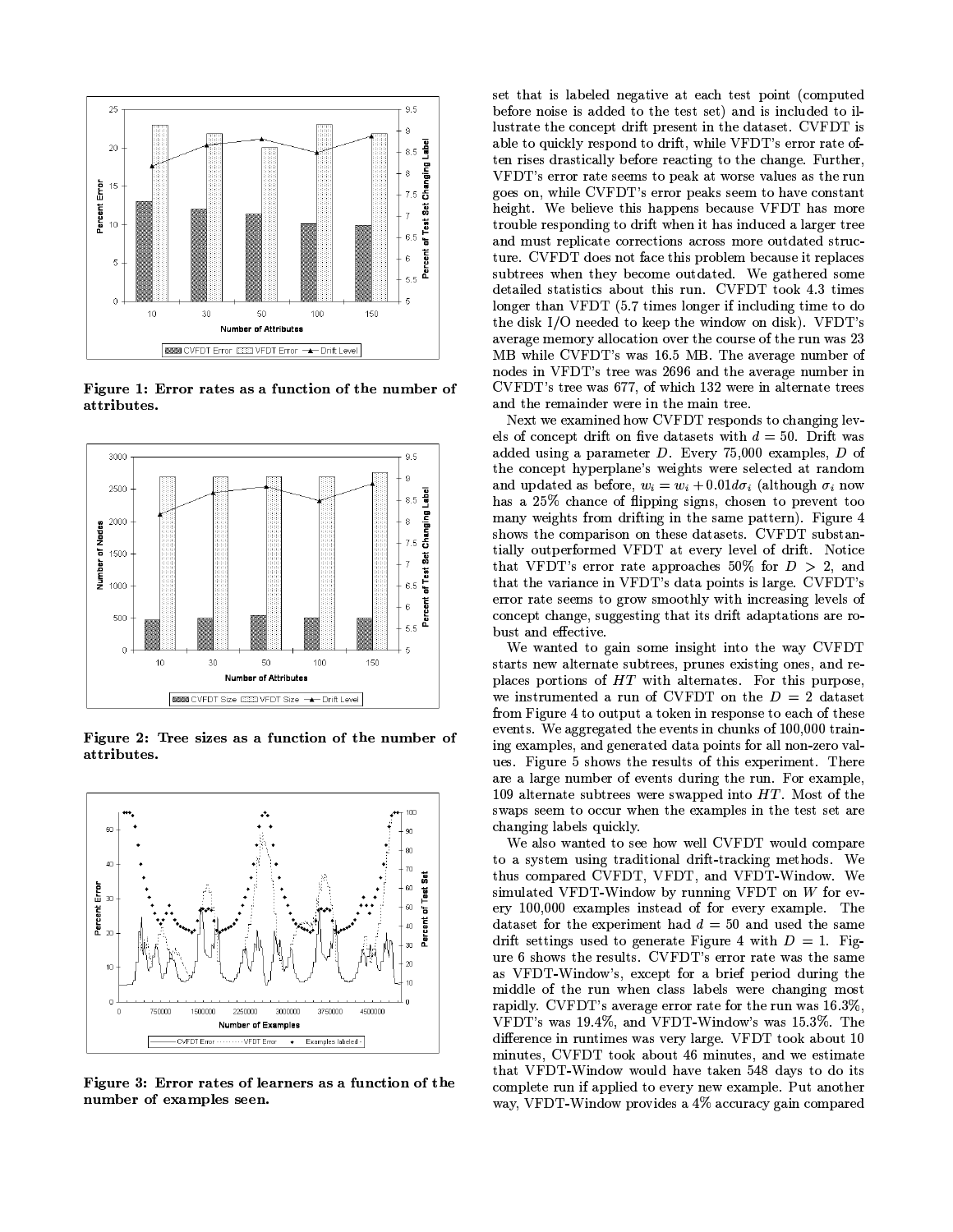

Figure 4: Error rates as a function of the amount of concept drift.



Figure 5: CVFDT's drift characteristics.



Figure 6: Error rates over time of CVFDT, VFDT, and VFDT-Window.

to VFDT, at a cost of increasing the running time by a factor of 17,000. CVFDT provides 75% of VFDT-Window's accuracy gain, and introduces a time penalty of less than 0.1% of VFDT-Window's.

CVFDT's alternate trees and additional sufficient statistics do not use too much RAM. For example, none of CVFDT's  $d = 50$  runs ever grew to more than 70MB. We never observed CVFDT to use more RAM than VFDT; in fact it often used as little as half the RAM of VFDT. The systems' RAM requirements are dominated by the sufficient statistics which are kept at the leaves in VFDT, and at every node in CVFDT. We observed that VFDT often had twice as many leaves as there were nodes in CVFDT's tree and all alternate trees combined. This is what we expected: VFDT considers many more examples and is forced to grow larger trees to make up for the fact that its early decisions become incorrect due to concept drift. CVFDT's alternate tree pruning mechanism seems to be effective at trading memory for smooth transitions between concepts. Further, there is room for more aggressive pruning if CVFDT exhausts available RAM. Exploring this tradeoff is an area for future work.

### 4.2 Web Data

We are currently applying CVFDT to mining the stream of Web page requests emanating from the whole University of Washington main campus. The nature of the data is described in detail in Wolman et al. [29]. In our experiments so far we have used a one-week anonymized trace of all the external web accesses made from the university campus. There were 23,000 active clients during this one-week trace period, and the entire university population is estimated at 50,000 people (students, faculty and staff). The trace contains 82.8 million requests, which arrive at a peak rate of 17,400 per minute. The size of the compressed trace file is about 20 GB.<sup>5</sup> Each request is tagged with an anonymized organization ID that associates the request with one of the 170 organizations (colleges, departments, etc.) within the university. One purpose this data can be used for is to improve Web caching. The key to this is predicting as accurately as possible which hosts and pages will be requested in the near future, given recent requests. We applied decisiontree learning to this problem in the following manner. We split the campus-wide request log into a series of equal time slices  $T_0, T_1, \ldots, T_t, \ldots$ ; in the experiments we report, each time slice is an hour. For each organization  $O_1, O_2, \ldots, O_i$ ,  $\ldots$ ,  $O_{170}$  and each of the 244k hosts appearing in the logs  $H_1, \ldots, H_j, \ldots, H_{244k}$ , we maintained a count of how many times the organization accessed the host in the time slice,  $C_{ijt}$ . We discretized these counts into four buckets, representing "no requests," " $1-12$  requests," " $13-25$  requests" and "26 or more requests." Then for each time slice and host accessed in that time slice  $(T_t, H_i)$  we generated an example with attributes  $C_{1,jt}, \ldots, C_{ijt}, \ldots C_{170,jt}$  and class 1 if  $H_j$  is requested in time slice  $T_{t+1}$  and 0 if it is not. This can be carried out in real time using modest resources by keeping statistics on the last and current time slices  $C_{t-1}$ and  $C_t$  in memory, only keeping counts for hosts that actually appear in a time slice (we never needed more than 30k counts), and outputting the examples for  $C_{t-1}$  as soon as  $C_t$  is complete. Using this procedure we obtained a dataset containing 1.89 million examples, 60.9% of which were la-

 ${}^{5}$ This log is from May 1999. Traffic in May 2000 was more than double this size.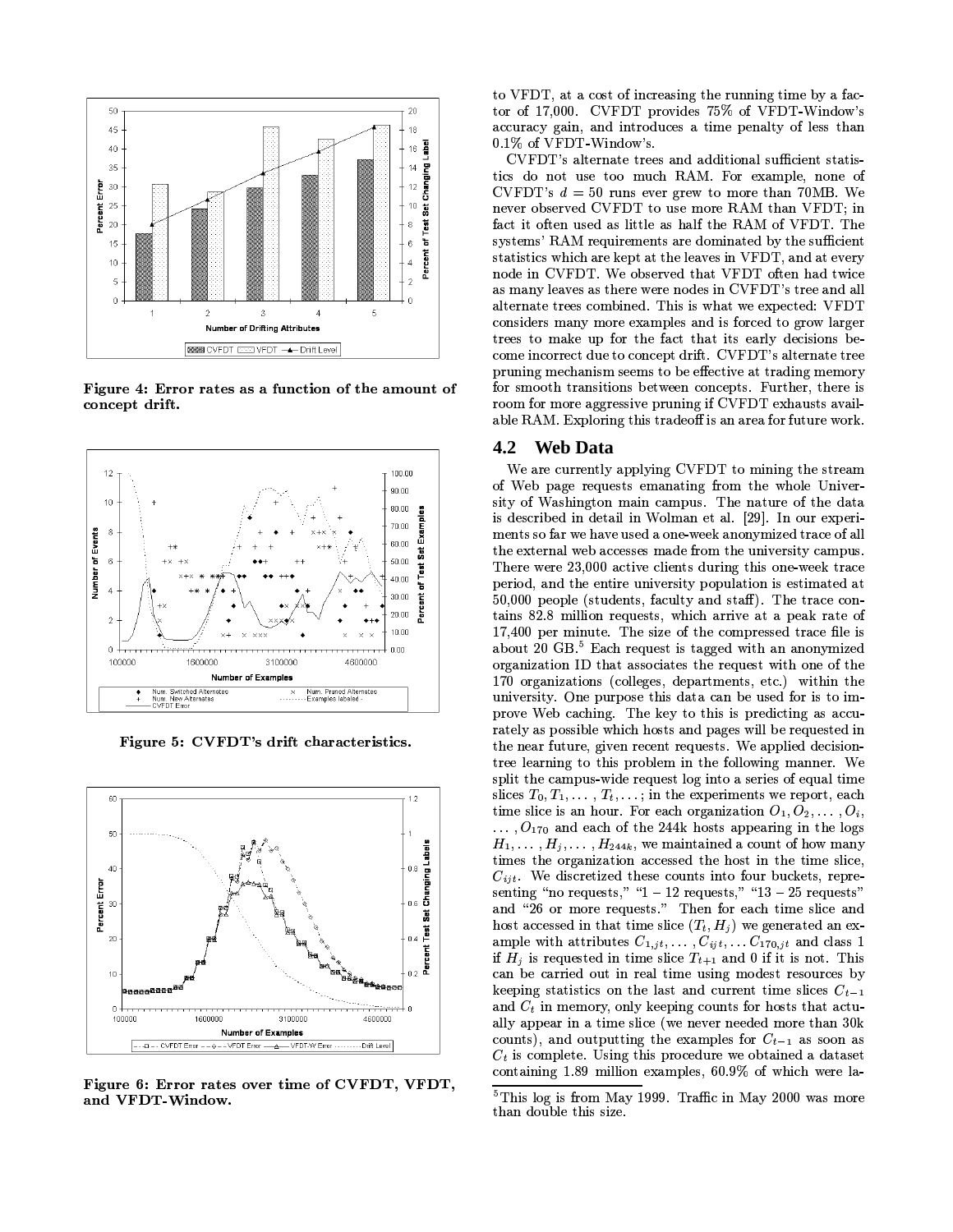beled with the most common class (that the host did not appear again in the next time slice).

Our exploration was designed to determine if CVFDT's concept drift features would provide any benefit to this application. As each example arrived, we tested the accuracy of the learners' models on it, and then allowed the learners to update their models with the example. We kept statistics about how the aggregated accuracies changed over time. VFDT and CVFDT were both run with  $\delta = 0.0001$ ,  $\tau = 5\%$ , and  $n_{min}$  = 300. CVFDT's additional parameters were  $w = 100,000$  and  $f = 20,000$ . VFDT achieved 72.7% accuracy over the whole dataset and CVFDT achieved 72.3%. However, CVFDT's aggregated accuracy was higher for the first 70% of the run, at times by as much as 1.0%. CVFDT's accuracy fell behind only near the end of the run, for (we believe) the following reason. Its drift tracking kept it ahead throughout the first part of the run, but its window was too small for it to learn as detailed a model of the data as VFDT did by the end. This experiment shows that the data does indeed contain concept drift, and that CVFDT's ability to respond to the drift gives it an advantage over VFDT. The next step is to run CVFDT with different, perhaps dynamic, window sizes to further evaluate the nature of the drift. We also plan to evaluate CVFDT over traces longer than a week.

#### **RELATED WORK** 5.

Schlimmer and Granger's [23] STAGGER system was one of the first to explicitly address the problem of concept drift. Salganicoff [21] studied drift in the context of nearestneighbor learning. Widmer and Kubat's [27] FLORA system used a window of examples, but also stored old concept descriptions and reactivated them if they seemed to be appropriate again. All of these systems were only applied to small databases (by today's standards). Kelly, Hand, and Adams [14] addressed the issue of drifting parameters in probability distributions. Theoretical work on concept drift includes  $[16]$  and  $[3]$ .

Ganti, Gehrke, and Ramakrishnan's [11] DEMON framework is designed to help adapt incremental learning algorithms to work effectively with time-changing data streams. DEMON differs from CVFDT by assuming data arrives periodically, perhaps daily, in large blocks, while CVFDT deals with each example as it arrives. The framework uses off-line processing time to mine interesting subsets of the available data blocks.

In earlier work [12] Gehrke, Ganti, and Ramakrishnan presented an incremental decision tree induction algorithm. BOAT, which works in the DEMON framework. BOAT is able to incrementally maintain a decision tree equivalent to the one that would be learned by a batch decision tree induction system. When the underlying concept is stable, BOAT can perform this maintenance extremely quickly. When drift is present, BOAT must discard and regrow portions of its induced tree. This can be very expensive when the drift is large or affects nodes near the root of the tree. CVFDT avoids the problem by using alternate trees and removing the restriction that it learn exactly the tree that a batch system would. A comparison between BOAT and CVFDT is an area for future work.

There has been a great deal of work on incrementally maintaining association rules. Cheung, Han, Ng, and Wong [7] and Fazil, Tansel, and Arkun [2] propose algorithms for maintaining sets of association rules when new transactions

are added to the database. Sarda and Srinivas [22] have also done some work in the area. DEMON's contribution [11] is particularly relevant, as it addresses association rule maintenance specifically in the high-speed data stream domain where blocks of transactions are added and deleted from the database on a regular basis.

Aspects of the concept drift problem are also addressed in the areas of activity monitoring [10], active data mining [1] and deviation detection [6]. The main goal here is to explicitly detect changes, rather than simply maintain an up-to-date concept, but techniques for the latter can obviously help in the former.

Several pieces of research on concept drift and contextsensitive learning are collected in a special issue of the journal Machine Learning [28]. Other relevant research appeared in the ICML-96 Workshop on Learning in Context-Sensitive Domains [15], the AAAI-98 Workshop on AI Approaches to Time-Series Problems [8], and the NIPS-2000 Workshop on Real-Time Modeling for Complex Learning Tasks [26]. Turney [25] maintains an online bibliography on context-sensitive learning.

# **6. FUTURE WORK**

We plan to apply CVFDT to more real-world problems; its ability to adjust to concept changes should allow it to perform very well on a broad range of tasks. CVFDT may be a useful tool for identifying anomalous situations. Currently CVFDT discards subtrees that are out-of-date, but some concepts change periodically and these subtrees may become useful again - identifying these situations and taking advantage of them is another area for further study. Other areas for study include: comparisons with related systems; continuous attributes; weighting examples; partially forgetting examples by allowing their weights to decay; simulating weights by subsampling; and controlling the weight decay function according to external information about drift.

#### **CONCLUSION** 7.

This paper introduced CVFDT, a decision-tree induction system capable of learning accurate models from the most demanding high-speed, concept-drifting data streams. CVFDT is able to maintain a decision-tree up-to-date with a window of examples by using a small, constant amount of time for each new example that arrives. The resulting accuracy is similar to what would be obtained by reapplying a conventional learner to the entire window every time a new example arrives. Empirical studies show that CVFDT is effectively able to keep its model up-to-date with a massive data stream even in the face of large and frequent concept shifts. A preliminary application of CVFDT to a real world domain shows promising results.

#### **ACKNOWLEDGMENTS** 8.

This research was partly supported by a gift from the Ford Motor Company, and by NSF CAREER and IBM Faculty awards to the third author.

### 9. REFERENCES

[1] R. Agrawal and G. Psaila. Active data mining. In Proceedings of the First International Conference on Knowledge Discovery and Data Mining, pages 3-8, Montréal, Canada, 1995. AAAI Press.